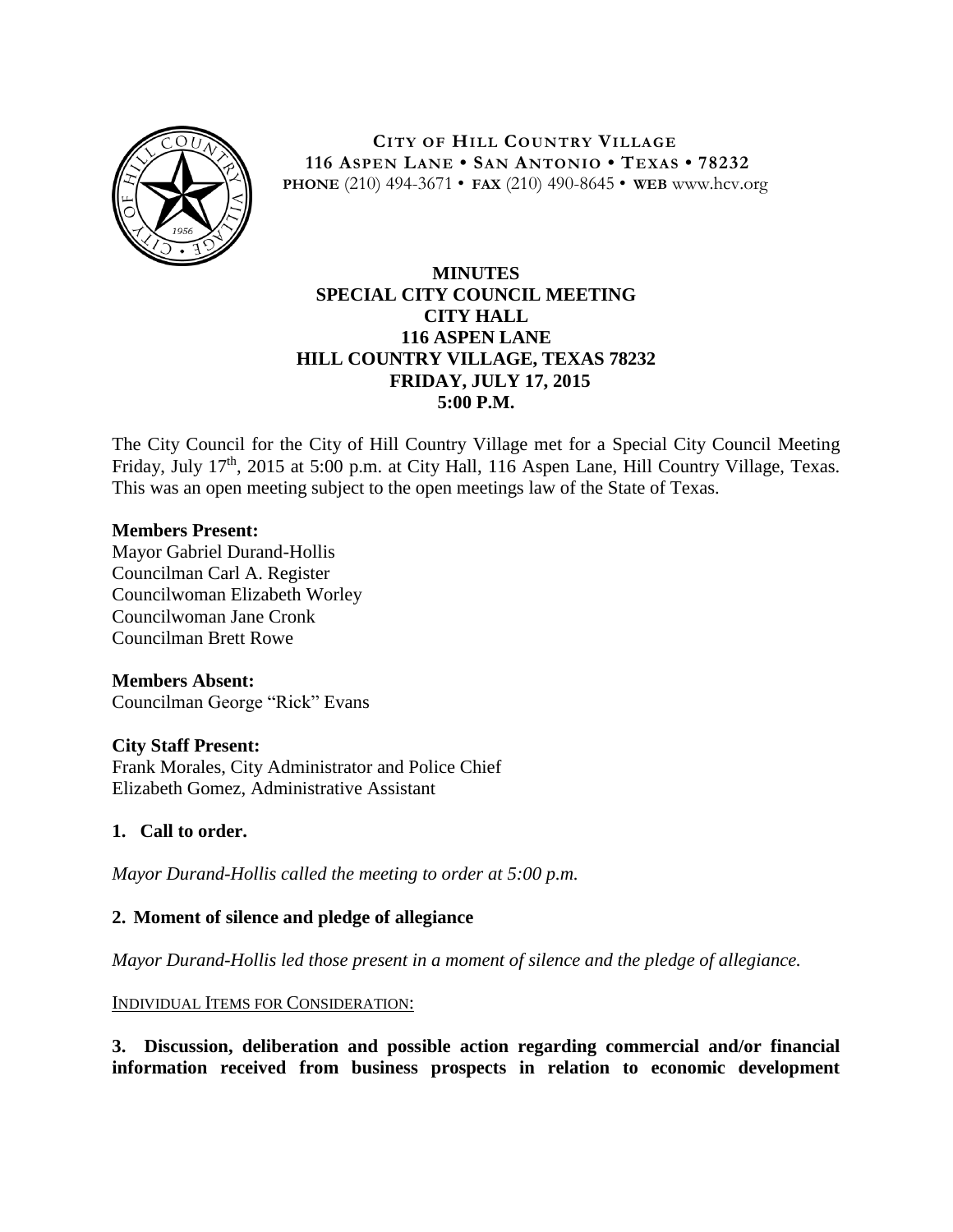**negotiations. Possible Executive Session pursuant to Texas Government Code Section 551.087, Economic Development Deliberations.** 

*At this time, Mayor Durand-Hollis called a recess at 5:02 p.m. and the council went into executive session.*

*Mayor Durand-Hollis reconvened the meeting from executive session at 5:19 p.m.*

*Mayor Durand-Hollis recapped that after receiving five RFQ's the committee cut them down to two. Then the two developers were interviewed on Saturday June 27th. There were a lot of questions asked that helped narrow the selection to one.*

*Councilman Register added that after the interviews the city attorney advised one person could again interview the two developers. One is from Valcor/RFM and the other is from Five Star Development. Both are highly qualified.* 

*Councilwoman Cronk stated both have the best interest of the city and are very willing to work with the city.*

*Councilman Register recommends selecting Five Star Development as the developer for the Bitters Road property.* 

*Councilman Register made a motion to select Five Star Development as the developer for the Bitters Road property, seconded by Councilwoman Cronk. Motion passed unanimously.*

4. Mayor's Report to Council.

*Mayor Durand-Hollis noted that we must have the city council meeting on August 11th. He attended the Community Conservation Committee meeting on Wednesday July 15th. They went over proposed changes to the SAWS rate structure. He then invited former Mayor Kirk Francis to speak.*

*Mr. Francis stated that he has been working for the last ten months on an integration project with SAWS. He stated that the city does not have the staff to support the integration.* 

5. Communications with the City Administrator.

Mr. Morales attended the AACOG meeting on behalf of the Mayor. VIA and Google were in attendance. Google was looking at moving in the Austin/San Antonio area for fiber optic services who also focus on suburban cities. VIA was looking at adding about 650 more bus stops.

6. Adjourn.

*The Council reserves the right to discuss and appropriately act upon any item stated on this agenda in open session. The Council reserves the right to adjourn into executive session at any*